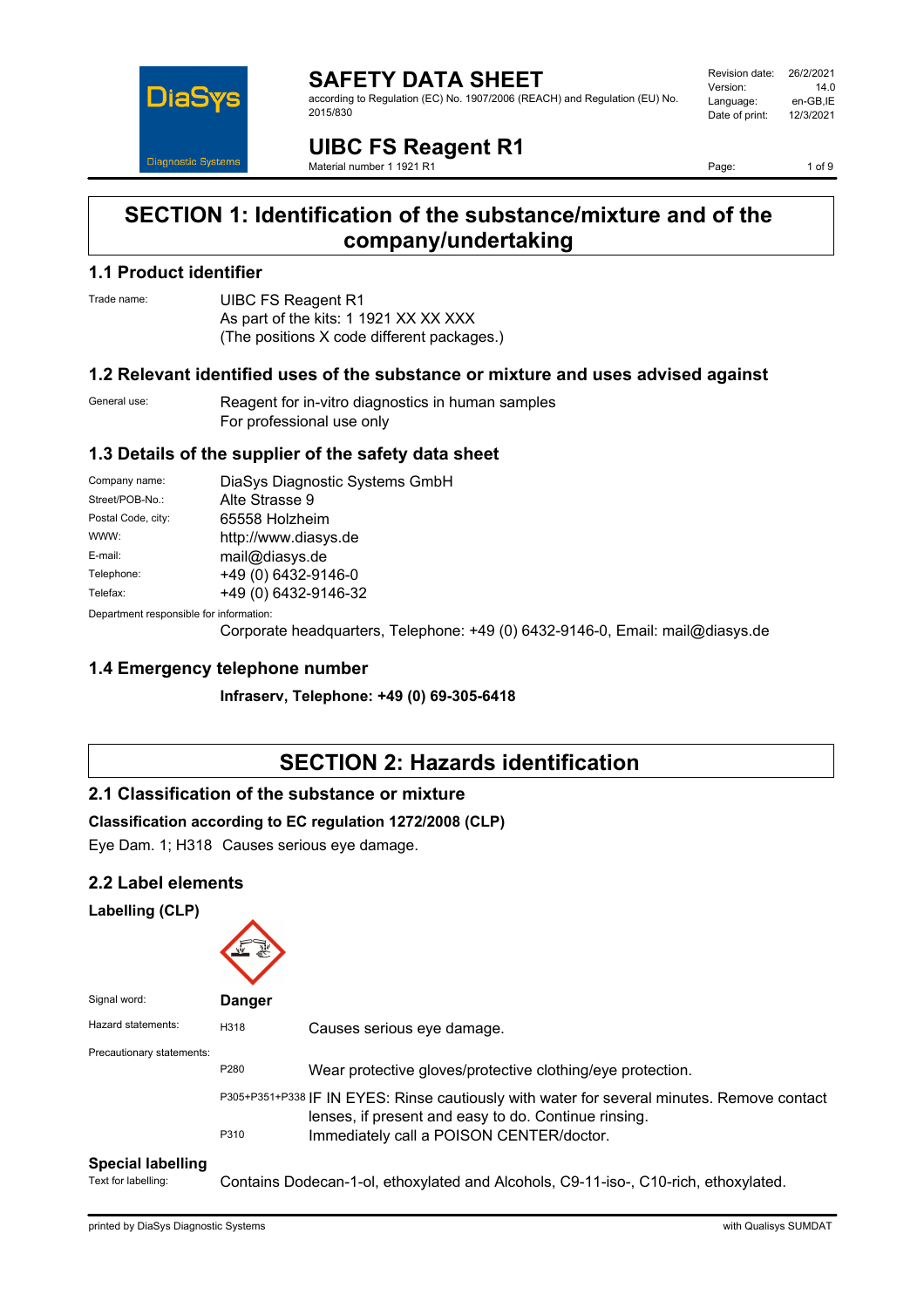

according to Regulation (EC) No. 1907/2006 (REACH) and Regulation (EU) No. 2015/830

#### Revision date: 26/2/2021<br>Version: 14.0 Version: 14.0<br>Language: en-GB,IE Language: en-GB,IE<br>Date of print: 12/3/2021 Date of print:

# **UIBC FS Reagent R1**

Material number 1 1921 R1

**2.3 Other hazards**

No risks worthy of mention. Results of PBT and vPvB assessment:

No data available

# **SECTION 3: Composition / information on ingredients**

3.1 Substances: not applicable

### **3.2 Mixtures**

Chemical characterisation: Aqueous solution

| Hazardous ingredients: |  |
|------------------------|--|
|------------------------|--|

| Ingredient                            | Designation                                                       | Content     | Classification                                                                 |
|---------------------------------------|-------------------------------------------------------------------|-------------|--------------------------------------------------------------------------------|
| EC No.<br>500-002-6<br>CAS 9002-92-0  | Dodecan-1-ol,<br>ethoxylated                                      | $1 - 5 \%$  | Acute Tox. 4; H302. Eye Dam. 1; H318.<br>Aquatic Chronic 3; H412.              |
| CAS 78330-20-8                        | list no. 616-607-4 Alcohols, C9-11-iso-,<br>C10-rich, ethoxylated | $1 - 5 \%$  | Eye Dam. 1; H318.                                                              |
| EC No.<br>200-543-5<br>$ CAS 62-56-6$ | Thiourea                                                          | $0.1 - 1\%$ | Acute Tox. 4; H302. Carc. 2; H351.<br>Repr. 2; H361d. Aquatic Chronic 2; H411. |

Full text of H- and EUH-statements: see section 16.

Additional information: Contains Sodium azide (0.95 g/L) as preservative.

## **SECTION 4: First aid measures**

### **4.1 Description of first aid measures**

| General information:    | First aider: Pay attention to self-protection!<br>If medical advice is needed, have product container or label at hand.                                                                                                                                   |
|-------------------------|-----------------------------------------------------------------------------------------------------------------------------------------------------------------------------------------------------------------------------------------------------------|
| In case of inhalation:  | Provide fresh air. Seek medical treatment in case of troubles.                                                                                                                                                                                            |
| Following skin contact: | Take off contaminated clothing and wash it before reuse. Remove residues with water. In<br>case of skin reactions, consult a physician.                                                                                                                   |
| After eye contact:      | Immediately flush eyes with plenty of flowing water for 10 to 15 minutes holding eyelids<br>apart. Remove contact lenses, if present and easy to do. Continue rinsing. Subsequently<br>seek the immediate attention of an ophthalmologist.                |
| After swallowing:       | Rinse mouth thoroughly with water. Do not induce vomiting without medical assistance.<br>Have victim drink large quantities of water, with active charcoal if possible. Seek medical<br>attention. Never give anything by mouth to an unconscious person. |
|                         |                                                                                                                                                                                                                                                           |

### **4.2 Most important symptoms and effects, both acute and delayed**

Causes serious eye damage.

### **4.3 Indication of any immediate medical attention and special treatment needed**

Treat symptomatically.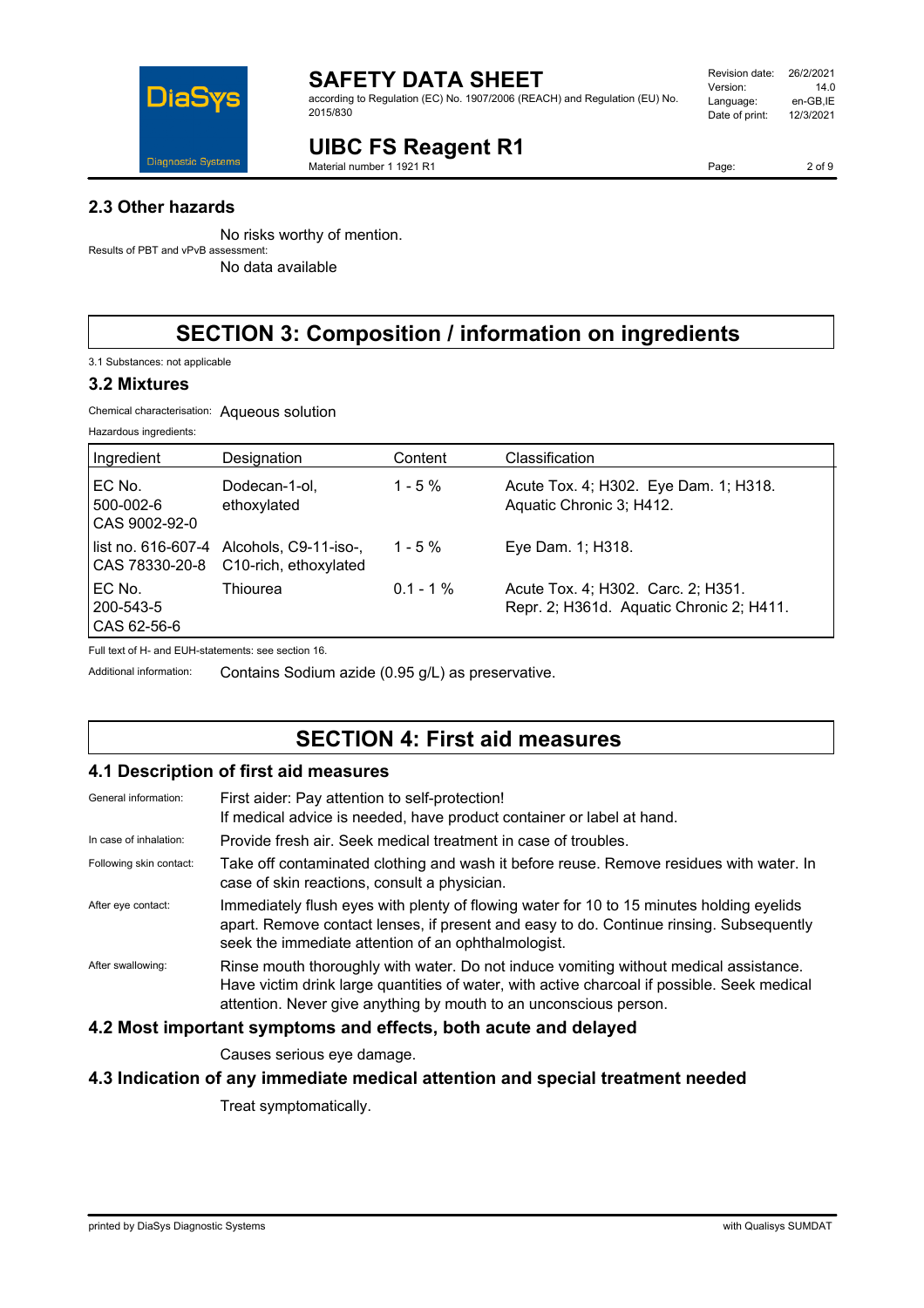

#### **SAFETY DATA SHEET** according to Regulation (EC) No. 1907/2006 (REACH) and Regulation (EU) No. 2015/830

Revision date: 26/2/2021 Version: 14.0 Language: en-GB,IE<br>Date of print: 12/3/2021 Date of print:

# **UIBC FS Reagent R1**

Material number 1 1921 R1

Page: 3 of 9

# **SECTION 5: Firefighting measures**

## **5.1 Extinguishing media**

Suitable extinguishing media:

Product is non-combustible. Extinguishing materials should therefore be selected according to surroundings.

### **5.2 Special hazards arising from the substance or mixture**

Fires in the immediate vicinity may cause the development of dangerous vapours. In case of fire may be liberated: Sulphur oxides, nitrogen oxides (NOx), carbon monoxide and carbon dioxide.

### **5.3 Advice for firefighters**

Special protective equipment for firefighters:

Wear a self-contained breathing apparatus and chemical protective clothing.

Additional information: Hazchem-Code: -

Do not allow fire water to penetrate into surface or ground water.

# **SECTION 6: Accidental release measures**

### **6.1 Personal precautions, protective equipment and emergency procedures**

Avoid contact with skin and eyes. Wear appropriate protective equipment. In enclosed areas: Provide fresh air. Keep unprotected people away. Take off contaminated clothing and wash it before reuse.

### **6.2 Environmental precautions**

Do not allow to penetrate into soil, waterbodies or drains.

### **6.3 Methods and material for containment and cleaning up**

Soak up with absorbent materials such as sand, siliceus earth, acid- or universal binder. Store in special closed containers and dispose of according to ordinance. Final cleaning.

### **6.4 Reference to other sections**

Refer additionally to section 8 and 13.

## **SECTION 7: Handling and storage**

### **7.1 Precautions for safe handling**

Advices on safe handling: Provide adequate ventilation, and local exhaust as needed. Avoid contact with skin and eyes. Wear appropriate protective equipment. Keep all containers, equipment and working place clean. Do not eat, drink or smoke when using this product. Wash hands before breaks and after work. Have eye wash bottle or eye rinse ready at work place. Take off contaminated clothing and wash it before reuse. When using do not eat or drink. Wash hands before breaks and after work.

### **7.2 Conditions for safe storage, including any incompatibilities**

Requirements for storerooms and containers:

Keep containers tightly closed and at a temperature between 2 °C and 8 °C. Protect from direct sunlight. Do not freeze. Keep sterile.

### Hints on joint storage: Do not store together with: acids, alkalis

Keep away from food, drink and animal feedingstuffs.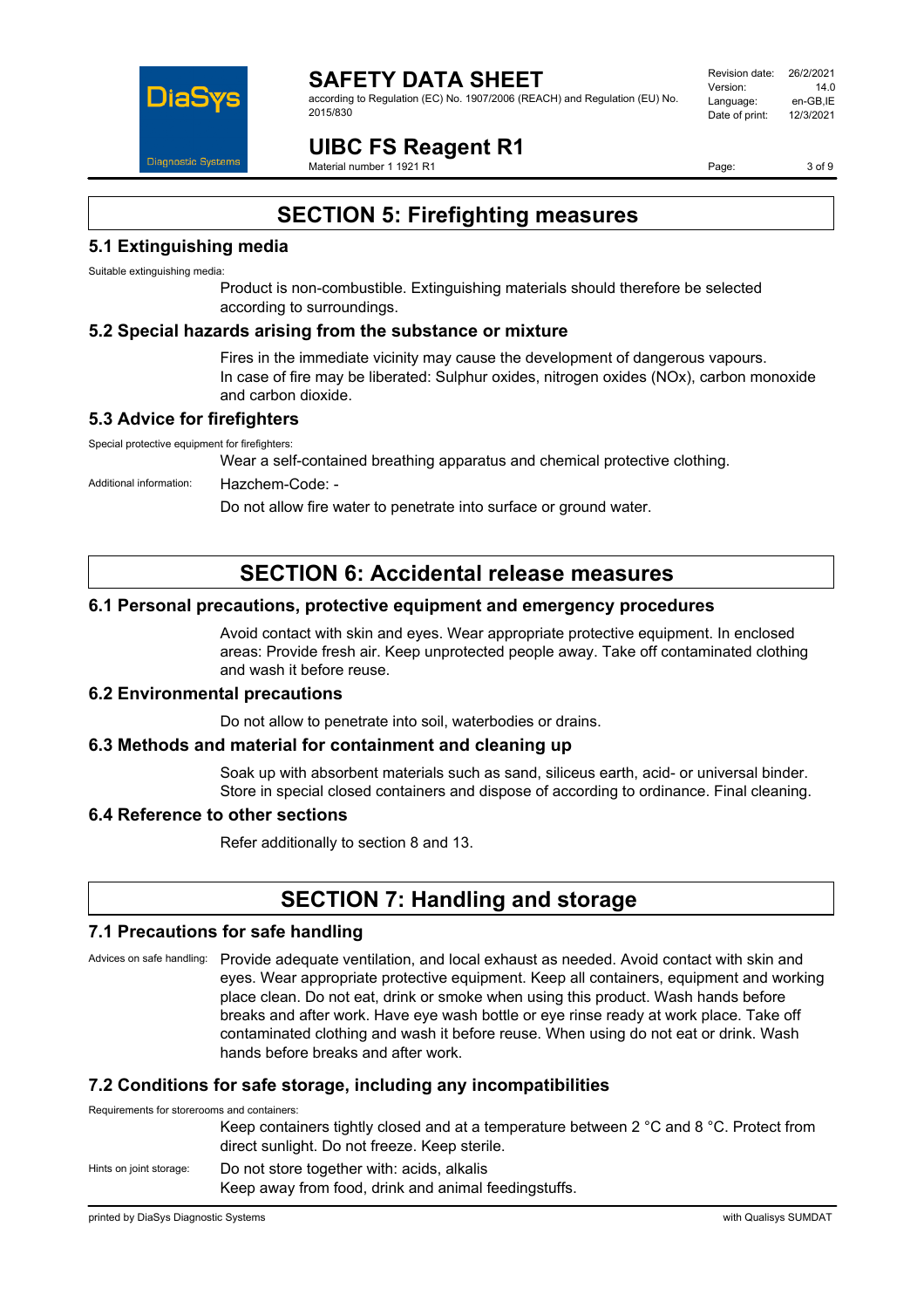

according to Regulation (EC) No. 1907/2006 (REACH) and Regulation (EU) No. 2015/830

# **UIBC FS Reagent R1**

Material number 1 1921 R1

Page: 4 of 9

### **7.3 Specific end use(s)**

No information available.

# **SECTION 8: Exposure controls/personal protection**

### **8.1 Control parameters**

Additional information: Contains no substances with occupational exposure limit values.

### **8.2 Exposure controls**

Provide good ventilation and/or an exhaust system in the work area.

### **Personal protection equipment**

### **Occupational exposure controls**

| Respiratory protection:                  | Provide adequate ventilation.                                                                                                                                                                                                                                                   |
|------------------------------------------|---------------------------------------------------------------------------------------------------------------------------------------------------------------------------------------------------------------------------------------------------------------------------------|
| Hand protection:                         | Protective gloves according to EN 374.<br>Glove material: Nitrile rubber - Layer thickness 0.11 mm.<br>Breakthrough time: >480 min.<br>Observe glove manufacturer's instructions concerning penetrability and breakthrough time.                                                |
| Eye protection:                          | Tightly sealed goggles according to EN 166.                                                                                                                                                                                                                                     |
| Body protection:                         | Wear suitable protective clothing.                                                                                                                                                                                                                                              |
| General protection and hygiene measures: |                                                                                                                                                                                                                                                                                 |
|                                          | Do not breathe vapours. Avoid contact with skin and eyes. Take off contaminated clothing<br>and wash it before reuse. Do not eat, drink or smoke when using this product.<br>Wash hands before breaks and after work. Have eye wash bottle or eye rinse ready at<br>work place. |

### **Environmental exposure controls**

Refer to "6.2 Environmental precautions".

## **SECTION 9: Physical and chemical properties**

### **9.1 Information on basic physical and chemical properties**

| Appearance:                              | Physical state at 20 °C and 101.3 kPa: liquid<br>Colour: colourless up to weak yellowish<br>clear up to opalescent |
|------------------------------------------|--------------------------------------------------------------------------------------------------------------------|
| Odour:                                   | characteristic                                                                                                     |
| Odour threshold:                         | No data available                                                                                                  |
| pH:                                      | at $25 °C: 8.7$                                                                                                    |
| Melting point/freezing point:            | No data available                                                                                                  |
| Initial boiling point and boiling range: | No data available                                                                                                  |
| Flash point/flash point range:           | not combustible                                                                                                    |
| Evaporation rate:                        | No data available                                                                                                  |
| Flammability:                            | No data available                                                                                                  |
| Explosion limits:                        | No data available                                                                                                  |
| Vapour pressure:                         | No data available                                                                                                  |
| Vapour density:                          | No data available                                                                                                  |
|                                          |                                                                                                                    |

printed by DiaSys Diagnostic Systems with Qualisys SUMDAT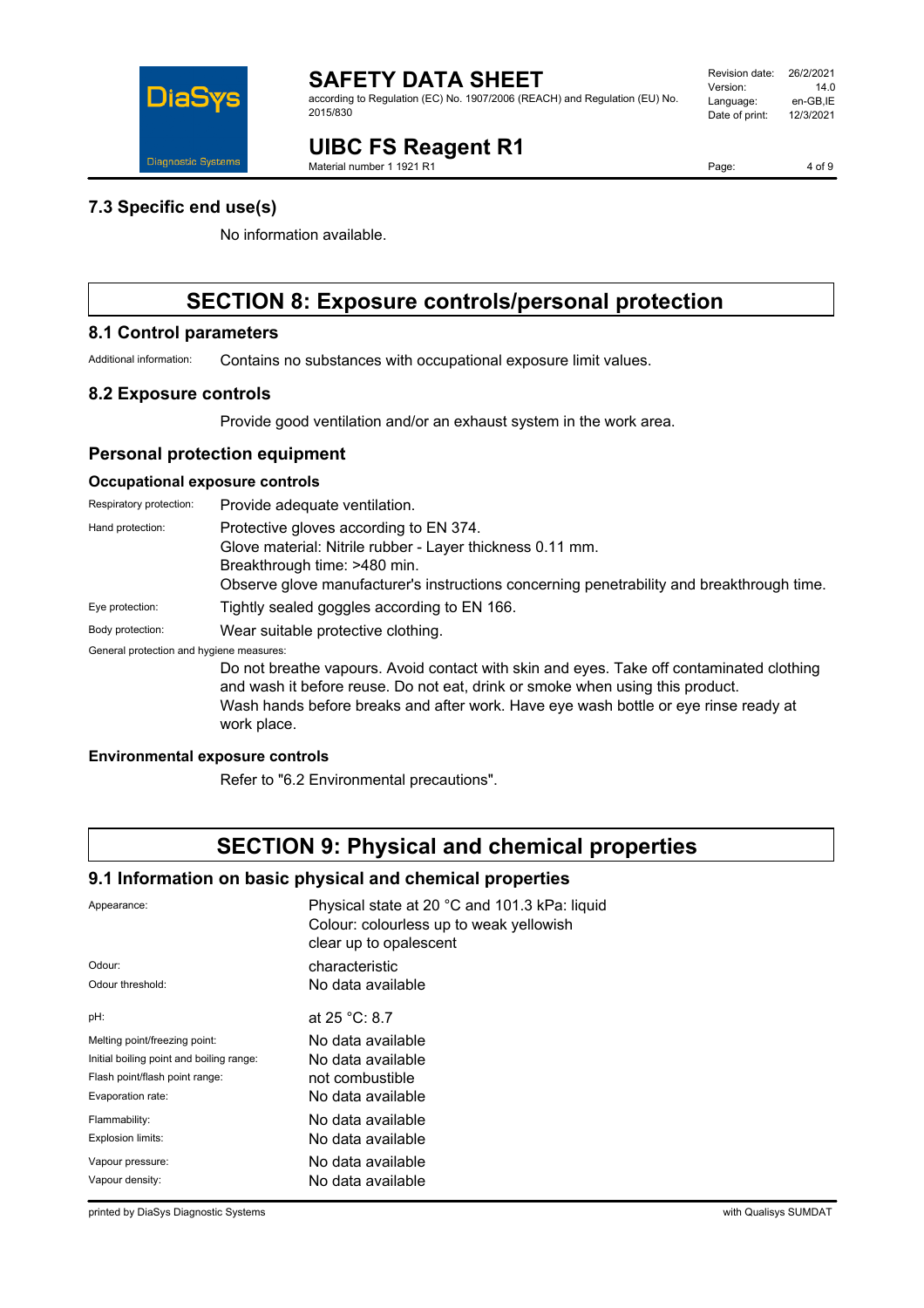

according to Regulation (EC) No. 1907/2006 (REACH) and Regulation (EU) No. 2015/830

| Revision date: | 26/2/2021 |
|----------------|-----------|
| Version:       | 140       |
| Language:      | en-GB,IE  |
| Date of print: | 12/3/2021 |
|                |           |

5 of 9

# **UIBC FS Reagent R1**

| 1921 R1<br>Material number 1 | ືອ" |
|------------------------------|-----|
|                              |     |

| Density:                                | at 20 °C: 1.037 g/mL |
|-----------------------------------------|----------------------|
| Water solubility:                       | completely miscible  |
| Partition coefficient: n-octanol/water: | No data available    |
| Auto-ignition temperature:              | No data available    |
| Decomposition temperature:              | No data available    |
| Viscosity, kinematic:                   | No data available    |
| Explosive properties:                   | No data available    |
| Oxidizing characteristics:              | No data available    |
|                                         |                      |

## **9.2 Other information**

Additional information: No data available

# **SECTION 10: Stability and reactivity**

## **10.1 Reactivity**

refer to 10.3

### **10.2 Chemical stability**

Stable under recommended storage conditions.

### **10.3 Possibility of hazardous reactions**

No hazardous reactions known.

### **10.4 Conditions to avoid**

Protect from frost, heat and sunlight.

### **10.5 Incompatible materials**

Acids, alkalis

## **10.6 Hazardous decomposition products**

No hazardous decomposition products when regulations for storage and handling are observed.

Thermal decomposition: No data available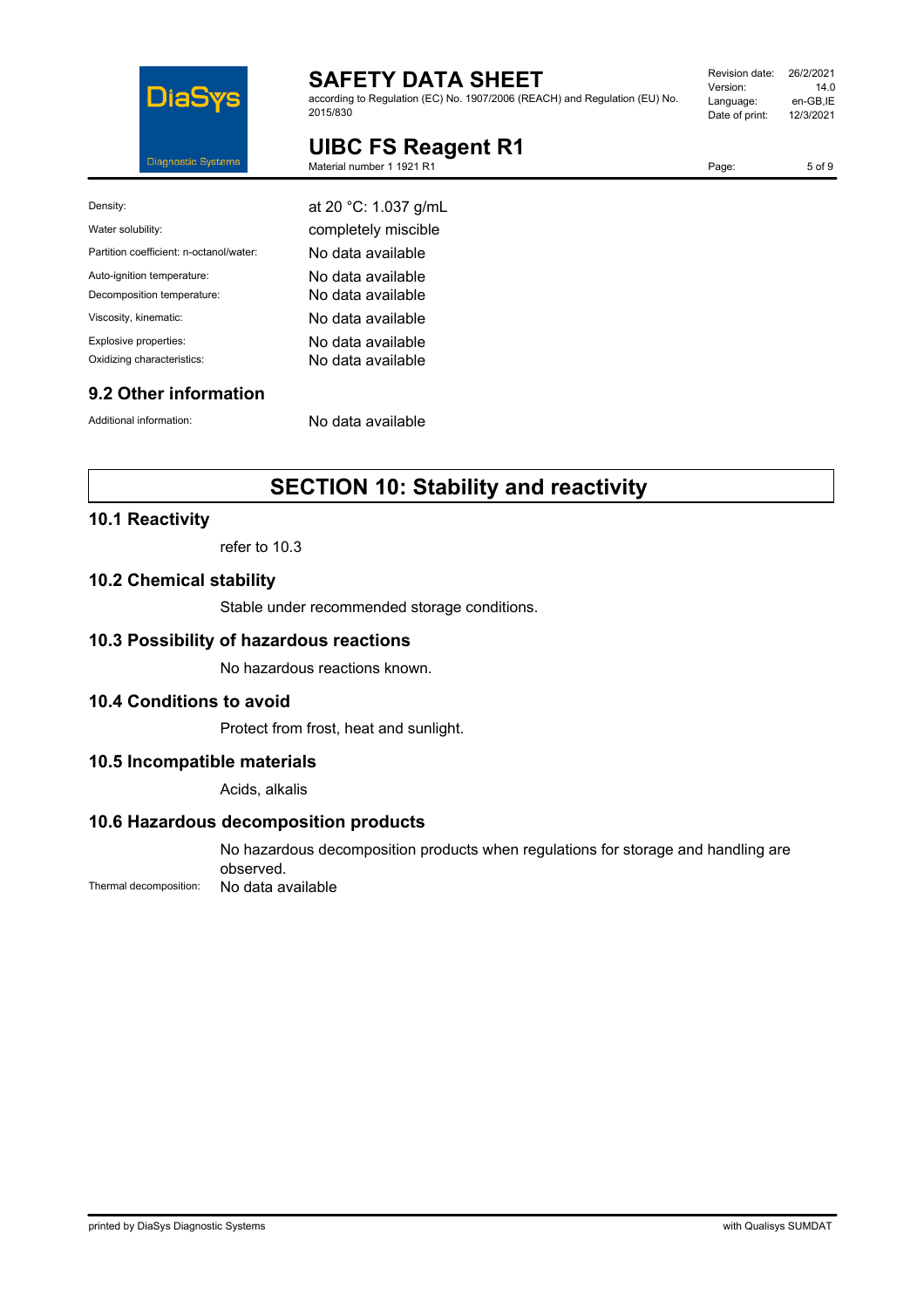

according to Regulation (EC) No. 1907/2006 (REACH) and Regulation (EU) No. 2015/830

Revision date: 26/2/2021 Version: 14.0 Language: en-GB,IE<br>Date of print: 12/3/2021 Date of print:

# **UIBC FS Reagent R1**

Material number 1 1921 R1

Page: 6 of 9

**SECTION 11: Toxicological information**

### **11.1 Information on toxicological effects**

Toxicological effects: The statements are derived from the properties of the single components. No toxicological data is available for the product as such. Acute toxicity (oral): Based on available data, the classification criteria are not met. ATEmix (calculated): > 2,000 mg/kg Acute toxicity (dermal): Lack of data. Acute toxicity (inhalative): Lack of data. Skin corrosion/irritation: Lack of data. Serious eye damage/irritation: Eye Dam. 1; H318 = Causes serious eye damage. Sensitisation to the respiratory tract: Lack of data. Skin sensitisation: Lack of data. Germ cell mutagenicity/Genotoxicity: Lack of data. Carcinogenicity: Lack of data. Reproductive toxicity: Lack of data. Effects on or via lactation: Lack of data. Specific target organ toxicity (single exposure): Lack of data. Specific target organ toxicity (repeated exposure): Lack of data. Aspiration hazard: Lack of data. Other information: Contains Sodium azide (0.95 g/L): After resorption of toxic quantities: headache, dizziness, nausea, cough, vomiting, spasms, breathing paralysis, CNS disorders, low blood pressure, cardiovascular failure, unconsciousness, collapse. Information about Dodecan-1-ol, ethoxylated: LD50 Rat, oral: 1,000 mg/kg LD50 human, oral: 500 - 5,000 mg/kg

## **SECTION 12: Ecological information**

### **12.1 Toxicity**

Aquatic toxicity: **Information about Thiourea:** Toxic to aquatic life with long lasting effects.

### **12.2 Persistence and degradability**

Further details: No data available

### **12.3 Bioaccumulative potential**

Partition coefficient: n-octanol/water:

No data available

### **12.4 Mobility in soil**

No data available

### **12.5 Results of PBT and vPvB assessment**

No data available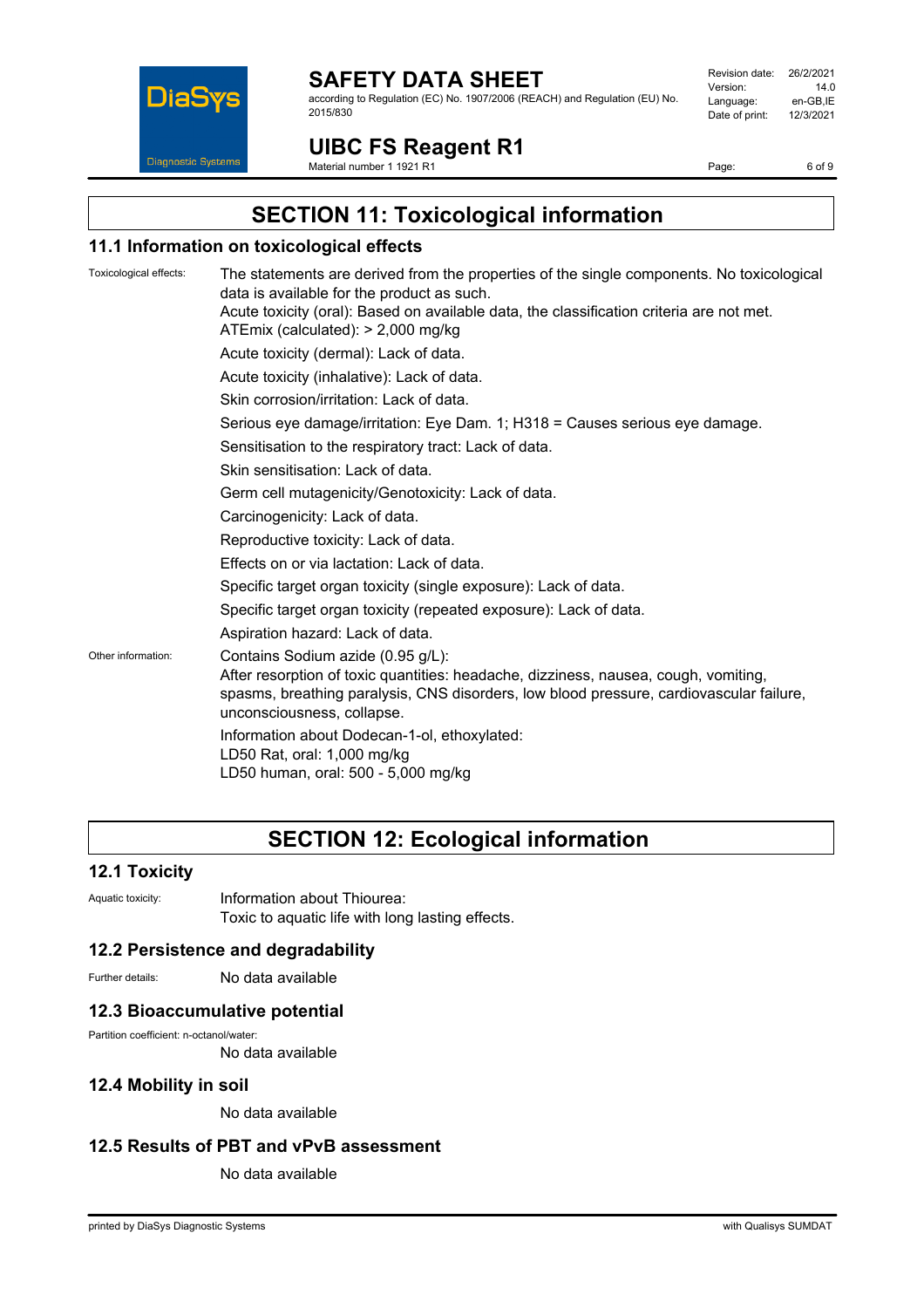

according to Regulation (EC) No. 1907/2006 (REACH) and Regulation (EU) No. 2015/830

#### Revision date: 26/2/2021<br>Version: 14.0 Version: Language: en-GB,IE<br>Date of print: 12/3/2021 Date of print:

**UIBC FS Reagent R1**

Material number 1 1921 R1

Page: 7 of 9

### **12.6 Other adverse effects**

General information: Do not allow to enter into ground-water, surface water or drains.

## **SECTION 13: Disposal considerations**

### **13.1 Waste treatment methods**

### **Product**

| Waste key number: | 16 05 06 <sup>*</sup> = Laboratory chemicals, consisting of or containing hazardous substances,<br>including mixtures of laboratory chemicals.<br>* = Evidence for disposal must be provided. |  |
|-------------------|-----------------------------------------------------------------------------------------------------------------------------------------------------------------------------------------------|--|
| Recommendation:   | Special waste. Dispose of waste according to applicable legislation.                                                                                                                          |  |
| Package           |                                                                                                                                                                                               |  |
| Waste key number: | 15 01 02 = Plastic packaging                                                                                                                                                                  |  |
| Recommendation:   | Dispose of waste according to applicable legislation.<br>Non-contaminated packages may be recycled.                                                                                           |  |

### **Additional information**

Discharge into the environment must be avoided.

## **SECTION 14: Transport information**

### **14.1 UN number**

ADR/RID, IMDG, IATA-DGR:

not applicable

### **14.2 UN proper shipping name**

ADR/RID, IMDG, IATA-DGR:

Not restricted

### **14.3 Transport hazard class(es)**

ADR/RID, IMDG, IATA-DGR:

not applicable

### **14.4 Packing group**

ADR/RID, IMDG, IATA-DGR:

not applicable

### **14.5 Environmental hazards**

Marine pollutant: no

### **14.6 Special precautions for user**

No dangerous good in sense of these transport regulations.

### **14.7 Transport in bulk according to Annex II of Marpol and the IBC Code**

No data available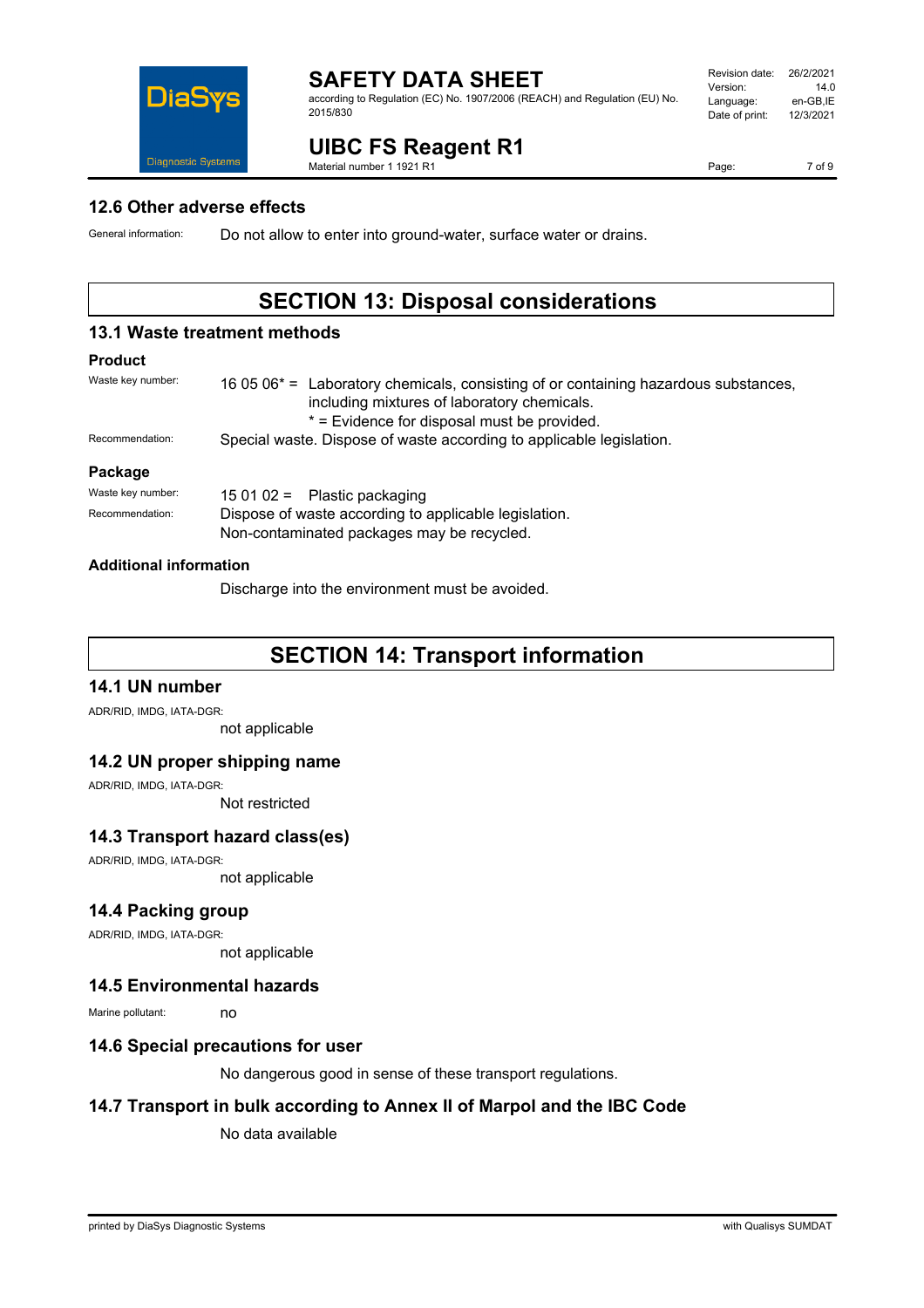

**SAFETY DATA SHEET** according to Regulation (EC) No. 1907/2006 (REACH) and Regulation (EU) No. 2015/830

Revision date: 26/2/2021<br>Version: 14.0 Version: Language: en-GB,IE<br>Date of print: 12/3/2021 Date of print:

**UIBC FS Reagent R1**

Material number 1 1921 R1

Page: 8 of 9

# **SECTION 15: Regulatory information**

### **15.1 Safety, health and environmental regulations/legislation specific for the substance or mixture**

### **National regulations - Great Britain**

Hazchem-Code:

No data available

### **National regulations - EC member states**

Further regulations, limitations and legal requirements:

Use restriction according to REACH annex XVII, no.: 3

### **15.2 Chemical Safety Assessment**

For this mixture a chemical safety assessment is not required.

## **SECTION 16: Other information**

### **Further information**

Wording of the H-phrases under paragraph 2 and 3:

H302 = Harmful if swallowed.

- H318 = Causes serious eye damage.
- H351 = Suspected of causing cancer.

H361d = Suspected of damaging the unborn child.

H411 = Toxic to aquatic life with long lasting effects.

H412 = Harmful to aquatic life with long lasting effects.